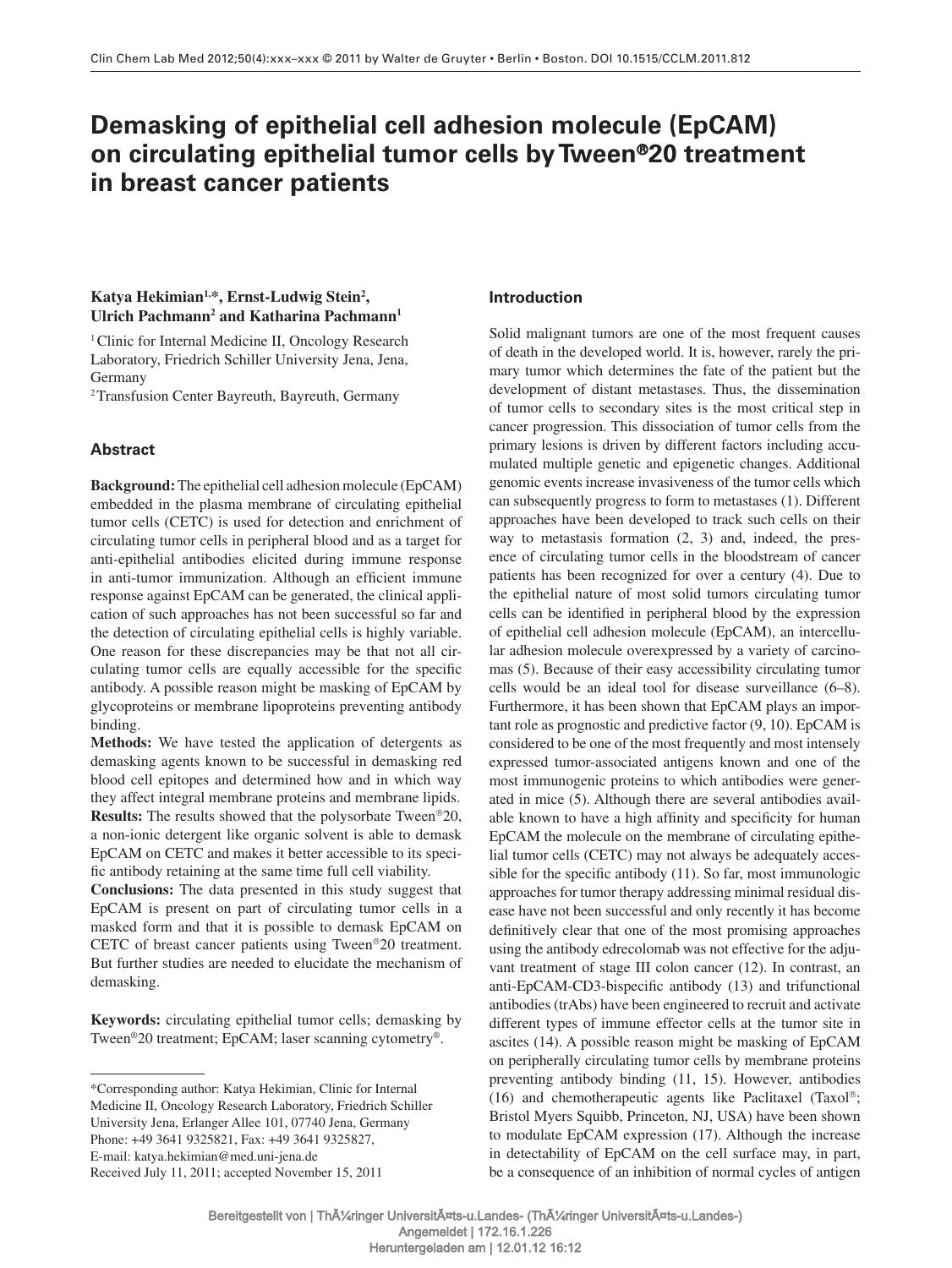endocytosis and expression on the cell surface, it appears that the significant increases in surface antigen density detected cannot be accounted for solely by blocking of receptor internalization but might also be due to masking as mentioned above. Masking of surface antigens is a known phenomenon either by steric hindrance or from non-covalent associations with other proteins, both of which would be disrupted in vivo by proteases released into the blood by granulocytes, e.g., during the inflammatory phase of wound healing (18) or in vitro by detergent lysis (19) . Detergents are widely used as agents for the detection, isolation, characterization, and purification of membrane proteins (20, 21) . We, therefore, studied the effect of different concentrations and incubation times of the nonionic detergent Tween®20 on EpCAM demasking. Tween®20 is a polyoxyethylene derivative of sorbitan monolaurate, and is distinguished from the other members in the Tween<sup>®</sup> range by the length of the polyoxyethylene chain and the fatty acid ester moiety (22) . Polyoxyethylene and other non-ionic detergents are generally 'mild', which means that they solubilize membrane proteins without affecting important structural features and, in low concentrations, can leave the cell membrane intact (20) . We here show that the incubation of blood samples with Tween<sup>®</sup>20 had significant influence on the specific surface binding of the respective antibody to EpCAM.

# **Materials and methods**

#### **Patient material**

 Anti-coagulated peripheral blood samples were drawn from 54 breast cancer patients (45 patients with primary breast cancer, nine patients with metastatic breast cancer; all treated with systemic chemotherapy) with informed consent using the S-Monovette® blood collection system (EDTA tubes) by Sarstedt (Nuernbrecht, Germany). Subsequently, the blood samples were used for the experiments or stored at room temperature for up to 5 days.

### **Cell preparation**

 All experiments were performed at room temperature. Samples of 1 mL of anti-coagulated peripheral blood were lysed by using 10 mL of erythrocyte lysis solution (Qiagen, Hilden, Germany) for 10 min, followed by a single centrifugation step for 10 min at 700  $g$ . The pellet, containing white blood cells together with the tumor cells, was then resuspended in 500 µL of PE-buffer (PBS-buffer with 2 mmol EDTA). 100  $\mu$ L of this cell suspension were incubated with 2.5  $\mu$ L undiluted anti-EpCAM-FITC (as supplied by the provider) and  $1 \mu L$  undiluted anti-CD45-PE (as supplied by the provider) for 15 min in the dark.

## **Antibodies**

 Antibodies were obtained from Miltenyi (Bergisch Gladbach, Germany). Leukocytes and CETC in the white blood fraction from lysed peripheral blood were incubated with the human monoclonal EpCAM antibody conjugated to fluorescein-isothiocyanate (anti-EpCAM-FITC, Clone HEA-125, isotype: mouse IgG1) and the human monoclonal CD45 antibody conjugated to R-phycoerythrin (anti-CD45-PE, Clone 5B1, isotype: mouse IgG2a).

## **Quantification of tumor cells by laser scanning cytometry** ®

 In order to measure the number of CETC the sample was readjusted to 1 mL with PE-buffer without any additional wash step. One hundred microliters of this cell suspension were applied to a defined area on a poly-L-lysine treated slide (Menzel Gläser, Braunschweig, Germany). The settled cells were measured using a laser scanning cytometer<sup>®</sup> (LSC®, Compucyte Corporation, Cambridge, MA, USA) and displayed in scattergrams and dot plots (Figure 1 ). The microscope scans a defined area on the slide to which a certain volume of cell suspension has been applied. This allows the calculation of the absolute number of epithelial cells per mL of blood. Viability of the cells detected by laser scanning cytometry® was visually verified by looking for a clearly visible nucleus in transmitted light, a solely surface staining (6, 7) and propidium iodide (PI)-negativity. A typical cell detected by its green fluorescing cap is shown in Figure 2A.



Figure 1 LSC<sup>®</sup> dot plot (left panel) and scattergram (right panel) of a blood sample.

The scanning stage on a defined area of a slide proceeds from one positive event to the next stopping at each position of a positive event and allowing the observer to control whether it represents a specific membrane stained cell as shown in Figure 2A,C. Each dot on the left side of the plot represents a cell for which the x and y coordinates are stored. The majority of cells are leukocytes (stained with anti-CD45-PE), showing orange fluorescence. Anti-EpCAM-FITC stained green fluorescing epithelial cells are gated in the green window (right panel). Cells in this window can be localized again, viewed, photographed and re-analyzed  $(6, 7)$ .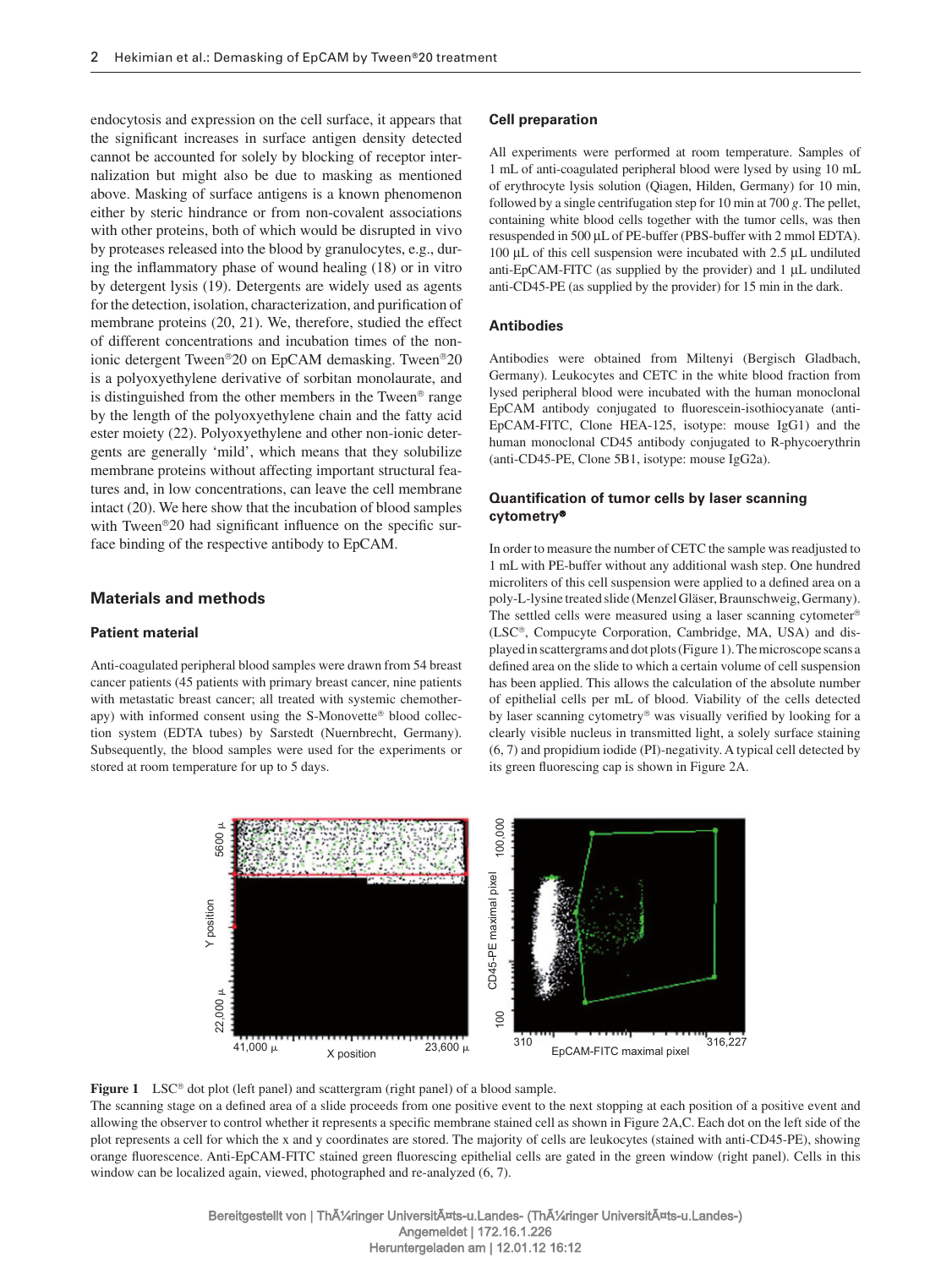

## **Figure 2** EpCAM positive circulating epithelial tumor cells.

(A) True EpCAM positive tumor cells can be identified by their typical cap-formed staining. (B) Dead CETC with intracellular red propidium iodide staining. (C) Multiple cap formation on CETC after Tween<sup>®</sup>20 treatment.

#### **Demasking experiments**

 Demasking experiments were subdivided into four experimental series: A) Incubation experiments, B) Concentration gradient experiments, C) Demasking experiments for a period of three days and D) Inhibition of demasking by addition of protease inhibitors.

 All demasking experiments were performed at room temperature immediately after drawing the blood sample and before red blood cell lysis. Sample volumes of 1 mL anti-coagulated peripheral blood were incubated with different concentrations of Tween®20 (Sigma Aldrich) for different experiments. Blood samples for experiment series A, B and C were stored at room temperature; blood samples for experiment series D were stored at 4°C.

For the first demasking experiments (pretests) eight blood samples of primary breast cancer patients and one blood sample of a metastatic breast cancer patient were used. Different Tween®20 concentrations and incubation times were tested (n=3 for 20  $\mu$ L Tween<sup>®</sup>20, n=6 for 100  $\mu$ L Tween<sup>®</sup>20). Simultaneously control samples of the same patients without Tween<sup>®</sup>20 treatment were carried out. Cell staining and quantification of the CETC numbers were subsequently accomplished as described above. Additionally, after scanning the sample the already evaluated cells were incubated on the slide with 10 µ L PI as a marker of dead cells and re-evaluated again. Only cells with solely green fluorescent surface staining and PI-negativity were included in the analysis. Dead cells with intracellular red PI staining were excluded (Figure 2B). The difference in cell numbers before and after PI staining was recorded in percent.

#### **Incubation experiments**

For the detection of the optimal Tween<sup>®</sup>20 incubation duration sample volumes of 1 mL of anti-coagulated peripheral blood of a primary breast cancer patient were incubated with  $20 \mu L$  Tween<sup>®</sup> $20$  for 2, 5 and 10 min at room temperature. The blood samples were subsequently lysed by adding 10 mL of erythrocyte lysis solution and centrifuged. Cell staining and quantification of the tumor cell numbers by  $LSC^{\circledast}$  were accomplished as aforementioned. Simultaneously a negative control sample of the same patient without Tween®20 treatment was carried out.

#### **Concentration gradient experiments**

 For the concentration gradient experiments 21 blood samples of breast cancer patients were used (16 patients with primary breast cancer, five patients with metastatic breast cancer). Concentration gradient experiments were performed by adding 5, 10, 20, and 50  $\mu$ L Tween<sup>®</sup>20 to 1 mL of anti-coagulated peripheral blood. These samples were incubated for 5 min. Cell preparation and quantification by LSC<sup>®</sup> were carried out as above mentioned. Simultaneously negative control samples of the same patients without Tween<sup>®</sup>20 treatment were carried out.

#### **Demasking experiments for a period of 3 days**

 For the demasking experiments for a period of 3 days 14 patients with primary breast cancer patients were sampled in the first 3-dayexperiment and three metastatic breast cancer patients were used in a second 3-day experiment.

 Each 1 mL of anti-coagulated peripheral blood from the same patient from the first day of drawing the blood sample (day 0) until 2 days after drawing the blood sample (days 1 and 2) were incubated for 5 min with 20  $\mu$ L Tween<sup>®</sup> 20 followed by cell preparation, quantification and evaluation. Simultaneously negative control samples of the same patients without Tween®20 treatment were analyzed during the 3 days.

## **Inhibition of demasking by addition of protease inhibitors**

 For the experiments for the inhibition of demasking by addition of protease inhibitors blood samples of four primary breast cancer patients were used. For the inhibition experiments three arms of test series with anti-coagulated peripheral blood from the same patient were performed in parallel for a period of 5 days. In contrast to the previous experiments blood samples for protease inhibition were stored at 4°C to retain enzyme activity and were daily quantified by using  $LSC^{\circledast}$  as described above. The first test series consisted of untreated anti-coagulated peripheral blood (control samples). The second test series consisted of blood samples treated with 20  $\mu$ L Tween<sup>®</sup>20 before CETC quantification. The third test series consisted of peripheral blood incubated with a protease inhibitor cocktail. The cocktail contained AEBSF [4-(2-Aminoethyl)-benzenesulfonyl fluoride hydrochloride, 50 mg/mL], Aprotinin (10 mg/mL in 0.01 M HEPES), Leupeptin (10 mM in  $H_2O$ ), and Pepstatin A (1 mM in methanol) at a ratio of 10:1:1:1 and was added every 12 h to the stored blood sample to keep up enzyme activity during 5 days. The protease inhibitors were obtained from Roche (Mannheim, Germany).

#### **Results**

 In previous experiments numbers of EpCAM positive cells have been shown to increase from day 0 to day 1 of storage of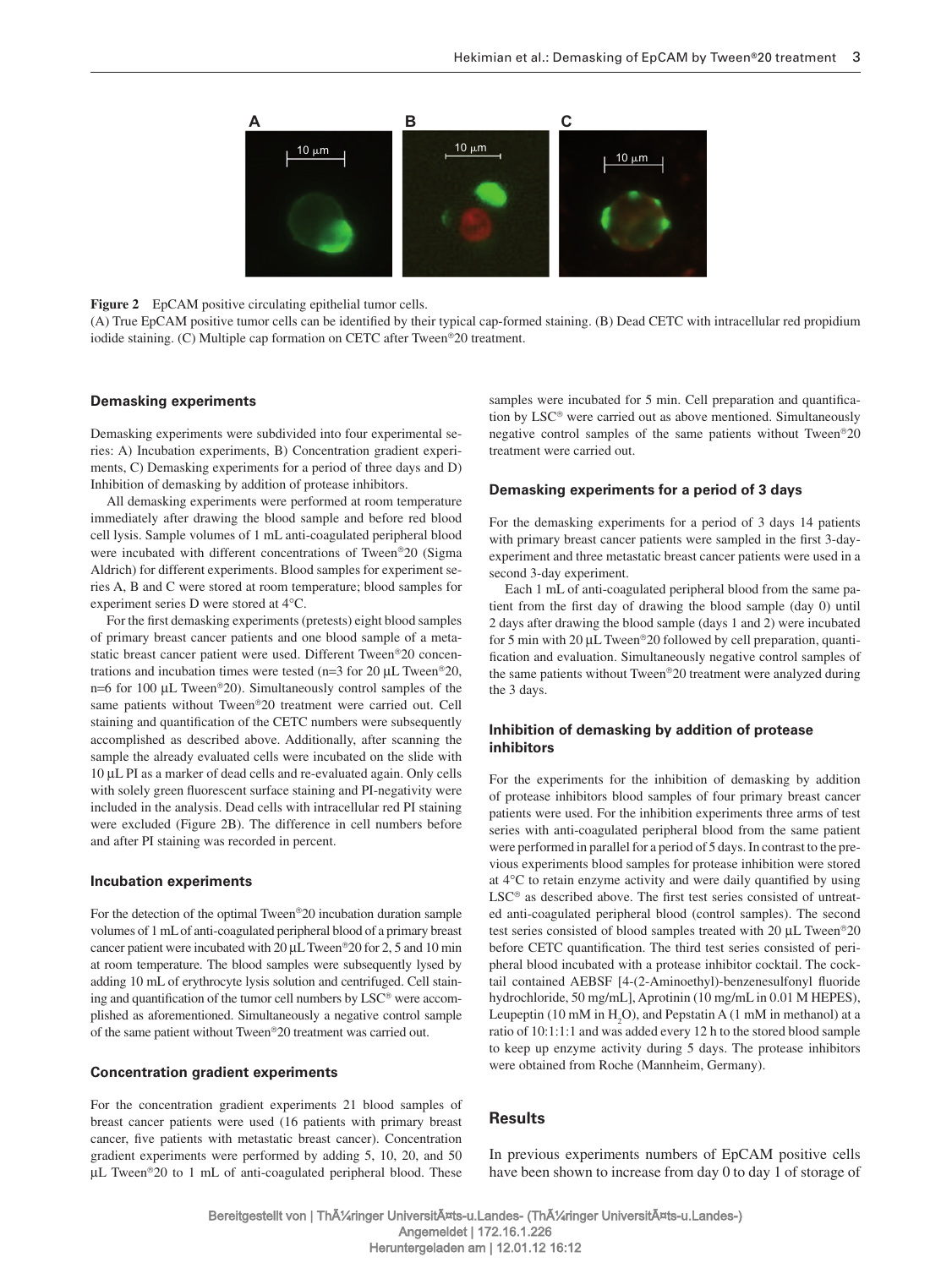the same blood sample at room temperature and then remain at constant numbers for up to 7 days (7) . Therefore, we questioned the reason of this phenomenon and tested the application of Tween<sup>®</sup>20 as demasking agent.

In the first pretests 20  $\mu$ L Tween<sup>®</sup> 20 as lowest concentration and 100  $\mu$ L Tween<sup>®</sup>20 as highest concentration were added to 1 mL anti-coagulated blood for 10 min immediately after drawing the blood sample. EpCAM positive cells could be identified immediately by their typical cap-formed staining (Figure 2A,C), whereas the simultaneous control samples without any Tween<sup>®</sup>20 treatment showed no EpCAM positive cells yet.

For the efficient use of Tween<sup>®</sup> $20$  and the determination of the optimal incubation time with minimal cell loss and the highest cell viability, blood samples were incubated with Tween<sup>®</sup>20 for 2, 5, and 10 min. Viable EpCAM positive cells were detected in each sample. Demasking of EpCAM occurred directly after addition of Tween®20 to the blood. Increasing numbers of EpCAM positive cells were observed with increasing incubation time (leveling off already at 10 min), however, the number of dead cells was unacceptably high at 10 min (data not shown). Since it is crucial to obtain high recovery rates of viable CETC and minimal cell loss (cell damage by Tween®20), 5 min were selected as optimal incubation time. Concentration gradient experiments were performed by adding 5, 10, 20, and 50  $\mu$ L Tween<sup>®</sup> 20 to 1 mL of anti-coagulated peripheral blood. Analysis of the samples showed that already minimal amounts of Tween<sup>®</sup>20 (5  $\mu$ L) are able to demask EpCAM on CETC (data not shown), but the proportion of dead EpCAM positive cells was apparently lowest in the samples with  $20 \mu L$  Tween<sup>®</sup> $20$  (Figure 3). Based on these concentration gradient results, the subsequent experiments were performed by incubating blood samples with 20 µ L Tween ® 20 for 5 min.

To determine the sensitivity of CETC to Tween®20 and to monitor the increased accessibility of CETC during blood sample storage, experiments were performed with and without Tween<sup>®</sup>20 treatment from the same blood sample over 3 days. The averaged cell numbers were evaluated from in total 17 experiments ( $n=14$  for primary breast cancer patients, n=3 for metastatic breast cancer patients). The results of the control samples without Tween<sup>®</sup>20 treatment showed increasing cell numbers from day 0 to day 1 and thereafter constant cell numbers (up to day 7; not shown). In contrast, samples treated with Tween®20 showed an immediate effect already on day 0, which was statistically significantly different from the control samples without Tween<sup>®</sup>20 ( $p=0.002$  for day 0, p=0.007 for day 1). The results of the samples treated with Tween<sup>®</sup>20 showed stable cell numbers on days 0 and 1 and slightly decreasing cell numbers and a higher cell loss after day 2 (Figure 4A). It should be mentioned that this effect was restricted to breast cancer patients with primary cancer  $(n=14)$ . In contrast, in patients with metastatic breast cancer  $(n=3)$  CETC were detectable immediately after drawing the blood sample (day 0). Therefore, the patient group with metastatic disease was evaluated separately. In patients with metastatic disease constant cell numbers were detectable up to day 2 without Tween<sup>®</sup>20 treatment whereas samples treated with Tween<sup>®</sup>20 showed high cell numbers also already on day 0 but decreasing CETC numbers on days 1 and 2 (Figure 4B). For this reason only non-metastatic primary breast cancer patients were included in all the following analyses on the effect of Tween<sup>®</sup>20 on CETC.

 In the context of demasking experiments for a period of 3 days there were patient samples which neither showed EpCAM-positive cells at day 0 nor at days 1 or 2. They also did not show EpCAM-positive cells after Tween®20 treatment and therefore were used as negative controls. These CETC negative patient samples clearly indicate that EpCAM positive cells can only be demasked if such cells are present in the sample and that Tween<sup>®</sup>20 treatment does not cause unspecific antibody binding, e.g., to leukocytes. We never



**Figure 3** Diagram of cell loss of different Tween<sup>®</sup>20 concentrations (fraction of EpCAM positive dead cells after PI-addition in %). Concentration gradient experiments were performed by adding 5, 10, 20, and 50 µL Tween®20 to 1 mL of anti-coagulated peripheral blood. Analysis of the samples showed that already minimal amounts of Tween®20 (5 µL) are able to demask EpCAM on CETC, but cell loss was apparently lowest in the samples with 20 µL Tween®20. Error bars (SD) represent results from 21 experiments on blood from primary and metastatic breast cancer patients.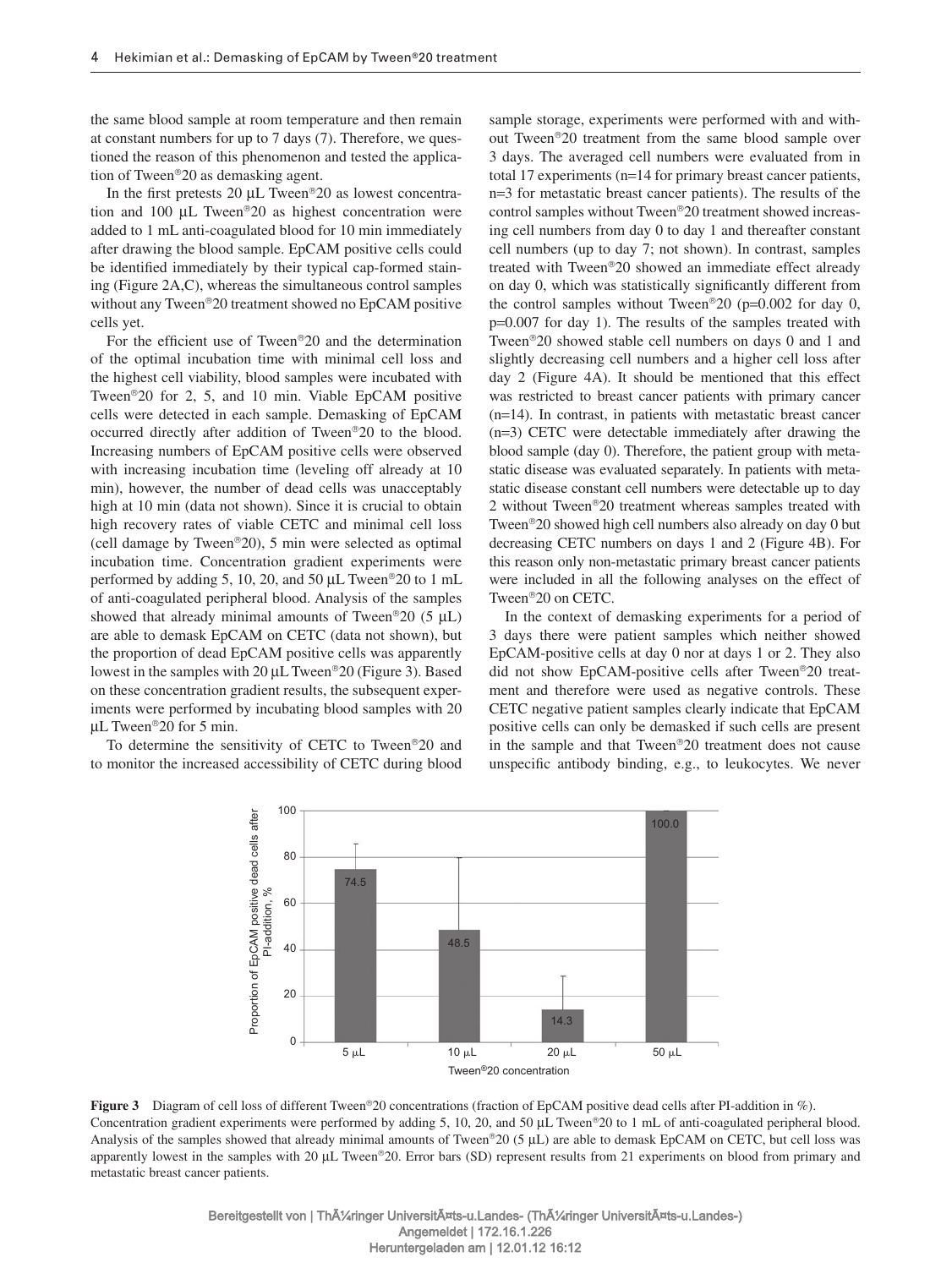

**Figure 4** Course of cell numbers of blood samples of patients with breast cancer with and without Tween®20 treatment from day 0 to day 2.

 (A) Patients with primary breast cancer. The results of the control samples without Tween®20 treatment showed increasing cell numbers from day 0 to day 1 and thereafter constant cell numbers. In contrast, samples treated with Tween®20 showed an immediate effect on the first day with stable cell numbers on days 0 and 1 and slightly decreasing cell numbers and a higher cell loss after day 2. Error bars (SD) represent results from 14 experiments on blood from primary breast cancer patients. A two-sided t-test analysis was performed to evaluate the p-values and to accentuate the significant difference between control samples without Tween®20 treatment and blood samples treated with Tween<sup>®</sup>20. (B) Patients with metastatic breast cancer. In patients with metastatic breast cancer CETC were detectable immediately after drawing the blood sample (day 0) without any Tween<sup>®</sup>20 treatment and constant cell numbers were detectable up to day 2. Samples treated with Tween®20 showed high cell numbers also already on day 0 but decreasing CETC numbers on days 1 and 2. Error bars (SD) represent results from three experiments on blood from metastatic breast cancer patients.

observed additional EpCAM staining on CD45 positive leukocytes after Tween<sup>®</sup>20 treatment.

 In all experiments we observed a preferential elimination of a major part of leukocytes after Tween ® 20 treatment of the blood samples. This leads to a relative enrichment of EpCAM positive cells in the sample and an increased agglutination of cells. The microscope, still, correctly identifies every positive event even if it is cell clumps. All EpCAM positive cells showed clearly defined green fluorescent caps. Compared to the untreated control samples multiple cap formation on CETC was more often visible in Tween®20 treated samples but without loss of EpCAM intensity (Figure 2C).

 It is known that certain surface epitopes are sometimes not immediately accessible to their corresponding antibodies due to masking effects. We hypothesized that masking is due to proteins and demasking might be a result of the activity of proteases in blood. Therefore we tried to prevent demasking by addition of protease inhibitors. In the three arms of the test series protease inhibition and Tween ® 20 demasking were performed in parallel in anti-coagulated peripheral blood from the same patient at  $4^{\circ}$ C. The untreated control samples showed increasing cell numbers over the first days  $(0-2)$ which was delayed as expected due to incubation of the samples at 4°C and reached a constant cell number for the last 2 days (days 3 and 4). Samples of the second test series treated with Tween<sup>®</sup>20 showed the well-known initial high numbers of viable CETC (which were set 100%) and decreasing cell numbers over the 5 days. In contrast, CETC were not detectable in the blood samples incubated with the protease inhibitor cocktail (Figure 5). Leukocyte staining with CD45-PE was always detectable even under these conditions.

## **Discussion**

 EpCAM (CD326) is a transmembrane adhesion protein that is frequently expressed at the basolateral membrane of the majority of epithelial tissues and is found to be overexpressed by a great variety of squamous cell carcinomas  $(5, 23, 24)$ , including prostate, breast, colon, gastric, ovarian, pancreatic and lung cancer (10, 23). The overexpression of EpCAM in primary breast cancers appears to be associated with an increased malignant potential (9, 24) demonstrated by the fact that silencing the EpCAM gene expression decreases the proliferation, migration, and invasion potential of breast cancer cell lines in vitro (24) . EpCAM has also been shown to be expressed on CETC and can be recognized by anti-EpCAM-FITC on the basolateral surface of the CETC, but compared to primary and metastatic tissues the EpCAM expression has been reported to be approximately 10-fold lower on the cells shed into the circulation, suggesting that loss of cell-cell adhesion is a prerequisite for tumor cell dissemination (25, 26) . We have shown that it is possible to monitor the number of CETC during therapy and to use them to control the therapeutic efficacy of systemic therapy  $(6-8)$ . In breast cancer patients we have shown that the CETC belong to the tumor and respond to therapy in an identical fashion as the tumor (7) and resistance to therapy predicts the development of metastatic relapse (8).

 EpCAM positive cells have been regarded as a meaningful target for immune therapies (27) but, although an efficient immune response against tumor-associated antigens like EpCAM could be generated (24, 28) , antibody-mediated therapies and the clinical application of such approaches has not been successful so far (12). Further, tests using the EpCAM epitope for magnetic bead enrichment showed that obviously not all circulating tumor cells are equally accessible for the specific antibody in breast cancer patients (7). Publications on the detectability of circulating epithelial cells after magnetic bead enrichment report highly variable numbers (7, 29–32).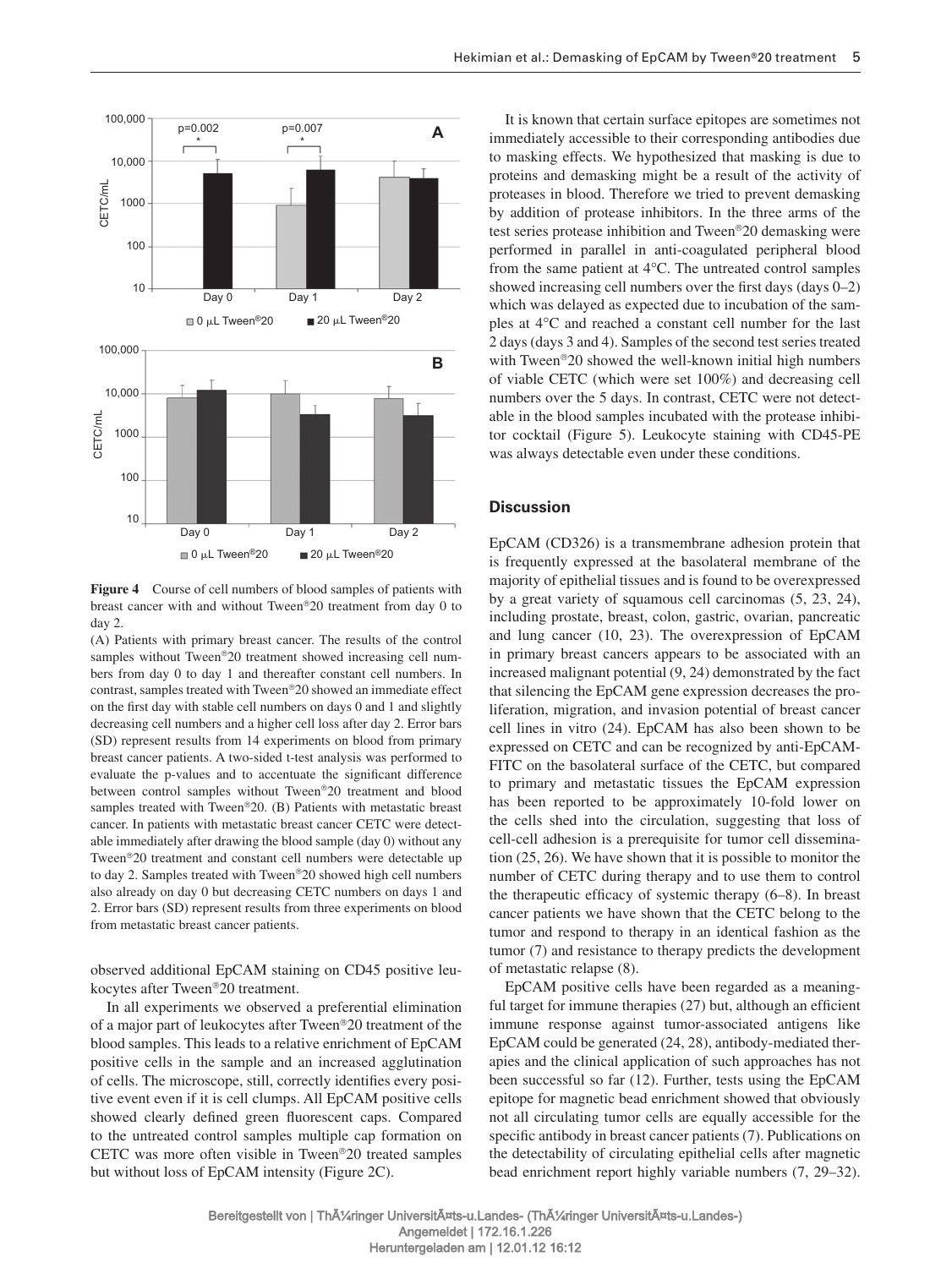

**Figure 5** Course of averaged percentage of EpCAM positive cells of the different blood samples from day 0 to day 4. In the three arms of the test series protease inhibition and Tween®20 demasking was performed in parallel in anti-coagulated peripheral blood from the same patient in the cold. The untreated control samples showed increasing cell numbers over the first days (days 0-2) and reached a constant cell number for the last 2 days (days 3 and 4). Samples of the second test series treated with Tween ® 20 showed the well known initial high numbers of viable CETC and decreasing cell numbers over the 5 days. In contrast, CETC were not detectable in the blood samples incubated with the protease inhibitor cocktail. The plot represents results from four experiments on blood from primary breast cancer patients.

These discrepancies may, in part, depend on methodological modifications (e.g., time and temperature of storing the blood samples, immunomagnetic cell enrichment, Ficoll separation). Further, fixatives and preservatives used in other cell preparation systems may also contribute to reduced detection of EpCAM on the cell surface (32) . This led us to hypothesize that EpCAM on the surface of tumor cells in blood might be in part masked preventing antibody binding (33, 34) . In contrast to conditions immediately after drawing a blood sample where only few EpCAM positive cells are detectable, this number increases considerably if the blood sample is left at room temperature until the next day with the cells still 95% viable (7). We have, therefore, tested the application of Tween<sup>®</sup>20 as demasking agent. Since it is necessary to retain the active conformation of the proteins (20) to obtain high recovery rates of CETC and minimal tumor cell damage we studied the effect of different concentrations and incubation times of the non-ionic detergent Tween<sup>®</sup>20 on EpCAM.

In the first pretests with Tween®20 added to anti-coagulated blood EpCAM positive cells could be identified immediately after drawing the blood sample. Whereas in the simultaneous control samples without any Tween®20 treatment our experience has been that no or low numbers of EpCAM positive cells are detectable immediately after blood drawing. Tween<sup>®</sup>20 demasked EpCAM positive CETC showed clearly defined green fluorescent caps on the cell surface. This demonstrates that Tween<sup>®</sup>20 is able to demask EpCAM and makes it accessible to its specific antibody without impairing cell viability. Optimal conditions for minimal CETC loss retaining at the same time full cell viability which is a prerequisite for specific binding of the antibody to the cells surface were subsequently established. We observed at the same time an accelerated tendency of the cells to agglutinate and this could be explained by the fact that EpCAM as an adhesion molecule results in increased cell-cell-adhesion considered a typical feature of EpCAM expression. To determine the sensitivity of CETC to Tween<sup>®</sup>20, experiments were performed without Tween ® 20 treatment showing increasing cell numbers of the blood sample from day 0 to day 1 and subsequently constant cell numbers for the next days. This confirms previous results by Pachmann et al. (7). In contrast, samples treated with Tween<sup>®</sup>20 showed constant cell numbers already from the beginning and later a slight decrease accompanied by an incremental loss of cell viability during the later time points. Therefore it can be assumed that Tween<sup>®</sup> $20$  has a demasking effect on fresh CETC but a damaging/toxic effect on aging CETC. Thus, Tween<sup>®</sup> $20$  which is definitively a suitable detergent to demask EpCAM on CETC during the first days after drawing the blood sample with minimal cell loss, but it is not the agent of choice for aged blood samples. In patients with metastatic breast cancer we observed CETC immediately after drawing the blood sample (day 0) probably due to the secondary tumor sites that might lead to a high dissemination of CETC into the peripheral blood. This may be the reason why less sensitive methods like those using magnetic bead enrichment can detect circulating tumor cells only in metastatic breast cancer patients (7). Based on the assumption that some surface epitopes are not immediately accessible to their corresponding antibodies due to masking effects by, e.g., serum proteins, we asked what contributes to demasking of surface epitopes in stored samples. It is well-known that granulocytes rapidly die in stored samples undergoing apoptosis and disintegration, releasing their granular contents like proteases into the external medium (35) . Previous tests had shown that CETC survive longer than normal blood cells in a stored blood sample. After an initial increase during the first  $1-2$  days the number of epithelial tumor cells in the blood sample remains constant, while the number of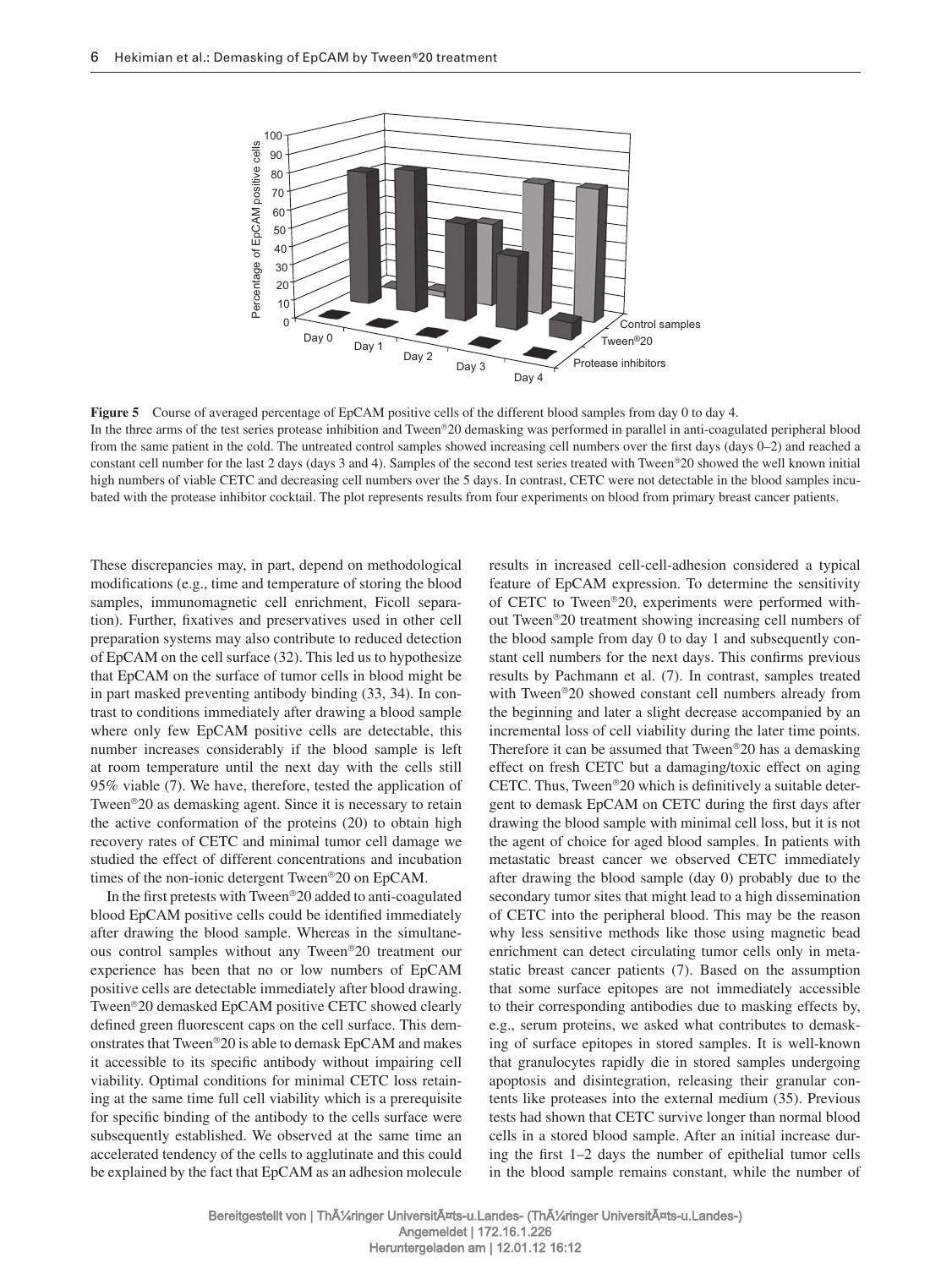leukocytes decreases and other blood components like dying cells increase (Hekimian, unpublished). Thus, the concentration of released proteases increases in the blood sample during storage. Increased demasking of EpCAM on CETC might therefore be due to the activity of proteases in the blood. Consequently, the number of CETC recovered in the blood sample might rise proportionally to the concentration of proteases released into the blood by dying granulocytes until a constant concentration level is achieved. This effect could explain the primary surge of the CETC number during the first days after blood drawing and the constant cell number during the following days. In order to test this hypothesis, we tried to prevent demasking of EpCAM by addition of protease inhibitors. The results clearly demonstrate that the presence of proteases in blood samples has a strong influence on demasking of EpCAM on CETC and that this effect can be prevented by protease inhibitors. Our results also show that it is possible to initiate demasking of EpCAM by addition of Tween<sup>®</sup>20. In the protease inhibition experiments all samples were stored at  $4^{\circ}$ C to retain enzyme activity, leading to a decreased demasking in the control samples with a later increase in cell numbers on the first days after blood drawing. This effect could also be explained by the fact that granulocytes survive longer in a stored sample under cooling conditions leading to a slowed decay of granulocytes. The question arises whether masking of EpCAM on CETC might also play a role in vivo in resistance to antibody dependent anti-cancer therapy and whether proteases-induced demasking in, e.g., thromby contributes to metastasis formation. If the epitopes, to which the immune response has been elicited, are masked and not accessible in vivo, this may explain the inefficiency of most of the immune approaches so far. The concentration of proteases in the blood circulation is certainly much lower than in the closed system of a stored blood sample. This might be a reason why disseminated epithelial tumor cells are able to circulate unobstructed through the blood vessels and can remain in the circulation over long times. These cells may remain dormant, but might settle and grow into metastases, if they find appropriate conditions, even after years (36). It is well-known that size restriction in small capillaries may be one reason for accumulation of circulating tumor cells in organs like lungs, liver and bone marrow. Blood-flow patterns and other physical factors can influence the seeding of cancer cells to secondary sites and lead to arrest of CETC in the first capillary bed, whereas additional molecular interactions between the cancer cells and the surrounding environment influence the probability that the cells will grow there (2). Another possible reason for accumulation of tumor cells in distant organs could be a local increase of proteases demasking adhesion molecules on the surface of CETC. Leukocytes are carried by the blood flow through the capillaries and often arrest by adhesion to the walls of vessels with a larger diameter than the cells themselves (2) especially at sites of epidermal or epithelial injury, e.g., after surgery or tumor resection. During the inflammatory phase of wound healing, recruited leukocytes are the predominant cell type with granulocytes infiltrating and starting the debridement of devitalized tissue (18) . To perform this task, granulocytes release a large variety

of highly active antimicrobial substances, cationic peptides, and most of all proteases (18) . This could contribute to uncovering of EpCAM on the surface of CETC, subsequent accumulation due to cell-cell-adhesion in the blood capillaries and invasion by-and-by into the surrounding tissue and thus initiation of the well-known local or scar relapses but also to distant metastases due to capillary defects.

 In summary, the data presented in this study suggest that EpCAM is present on part of CETC in a masked form and that it is possible to demask EpCAM on CETC of breast cancer patients using Tween<sup>®</sup>20 treatment, even though further studies are needed to elucidate the mechanism of demasking. The consequences of masked EpCAM molecules and demasking at specific sites may have far-reaching implications on development of metastases. Thus, our investigations may contribute to the generation of hypotheses of metastasis formation by circulating tumor cells and, thereby, to the development of more effective antibody mediated therapies.

## **Conflict of interest statement**

Authors' conflict of interest disclosure: The authors stated that there are no conflicts of interest regarding the publication of this article. **Research funding:** None declared. **Employment or leadership:** None declared.

**Honorarium:** None declared.

# **References**

- 1. Klein CA. From single disseminated tumor cells to metastasis insights from molecular genetic analyses of single cells. Verh Dtsch Ges Pathol 2003;87:158-64.
- 2. Chambers AF, Groom AC, MacDonald IC. Dissemination and growth of cancer cells in metastatic sites. Nat Rev Cancer  $2002:2:563 - 72$ .
- 3. Maheswaran S, Haber DA. Circulating tumor cells: a window into cancer biology and metastasis. Curr Opin Genet Dev 2010;20:96-9.
- 4. Paget S. The distribution of secondary growths in cancer of the breast. Lancet 1889;133:571-3.
- 5. Balzar M, Winter MJ, de Boer CJ, Litvinov SV. The biology of the 17-1A antigen (Ep-CAM). J Mol Med 1999;77:699-712.
- 6. Pachmann K, Heiss P, Demel U, Tilz G. Detection and quantifi cation of small numbers of circulating tumour cells in peripheral blood using laser scanning cytometer (LSC®). Clin Chem Lab Med 2001;39:811-7.
- 7. Pachmann K, Clement JH, Schneider CP, Willen B, Camara O, Pachmann U, et al. Standardized quantification of circulating peripheral tumor cells from lung and breast cancer. Clin Chem Lab Med 2005;43:617-27.
- 8. Pachmann K, Dengler R, Lobodasch K, Fröhlich F, Kroll T, Rengsberger M, et al. An increase in cell number at completion of therapy may develop as an indicator of early relapse: quantification of circulating epithelial tumor cells (CETC) for monitoring of adjuvant therapy in breast cancer. J Cancer Res Clin Oncol 2008;134:59-65.
- 9. Gastl G, Spizzo G, Obrist P, Dünser M, Mikuz G. Ep-CAM overexpression in breast cancer as a predictor of survival. Lancet  $2000:356:1981 - 2$